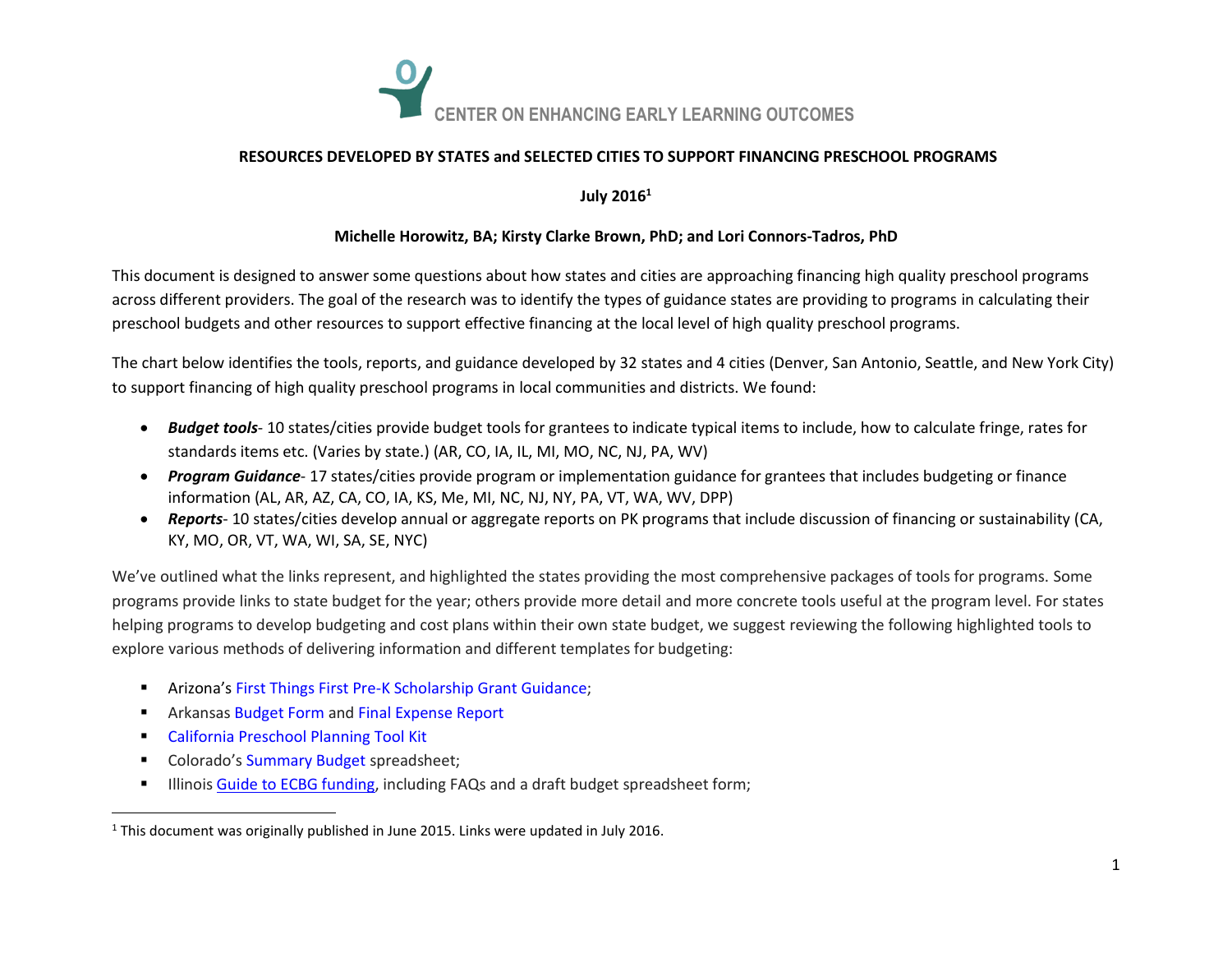

- Iowa's package of **[budget](http://www.state.ia.us/earlychildhood/local_system/budget_templates.html) templates**;
- **Michigan's [Budget and Financial Guidelines,](http://michigan.gov/documents/mde/Budget_and_Financial_Guidelines_436794_7.pdf) and [sample budget descriptions;](http://michigan.gov/documents/mde/Sample_Budget_Descriptions_for_Use_in_MEGS+_436797_7.pdf)**
- The New Jersey enrollment [Projections Workbook](http://www.nj.gov/education/ece/archives/budget/1415/2014-15DistrictOneYearEnrollmentProjectionsWorkbook.xlsx) and [Planning and Budgeting Template;](http://www.nj.gov/education/ece/archives/budget/)
- North Carolina's [NC DHHS DCDEE NC Pre-K Financial Status Report,](http://ncchildcare.dhhs.state.nc.us/Excel_Forms/NCPre-K_Financial_Status_Report.xls) [NC Pre-K Program Fiscal and Contract Manual](http://ncchildcare.nc.gov/pdf_forms/NCPre-K_BudgetFinancialContractManual.pdf); and the NC Pre-K [Line Item Budget,](http://ncchildcare.nc.gov/excel_forms/NCPre-K_LineItemBudget.XLS) with tabs for calculating FTE and more;
- West Virginia's [Universal Pre-K Partnerships Funding, Contracts and Budgets](http://static.k12.wv.us/oel/docs/WV_Pre-K_Partnerships_Collaborating_with_Community_Partnerships_2012.pdf) document on collaboration in community partnerships, and [Pre-K Contractual Community Programs-](http://static.k12.wv.us/oel/docs/template_budgetrev08.xls) Classroom Budget and Cost Allocation template.

Kentucky has developed a **podcast** to deliver information about their preschool funding formula. That includes examples of some forms, but not direct access to them. Additionally, review this **National Resource:** the Early Childhood Technical Assistance Center, [Financing Strategies and](http://ectacenter.org/topics/inclusion/funding/funding.asp)  [Collaborative Funding](http://ectacenter.org/topics/inclusion/funding/funding.asp) website has planning tools, state resources, sample interagency agreements, and funding sources that focus on financing inclusive Preschool Programs.

| <b>STATE</b> | Prekindergarten Program Website                                                                                    | <b>Budget/Finance Tools- Name of the document and URL</b>                                                                                                                                                                                               | <b>Brief Description</b>                                                                                                                                                                                     |
|--------------|--------------------------------------------------------------------------------------------------------------------|---------------------------------------------------------------------------------------------------------------------------------------------------------------------------------------------------------------------------------------------------------|--------------------------------------------------------------------------------------------------------------------------------------------------------------------------------------------------------------|
| AL           | <b>First Class Pre-K</b><br>http://children.alabama.gov/first-<br>class/                                           | First Class Pre-K 2014-2015 Program Guidelines<br>http://children.alabama.gov/uploadedFiles/File/20142015 Pr<br>ogram Guidelines.pdf                                                                                                                    | 26-page grant manual outlining<br>regulations, allowed<br>expenditures, and documents<br>required in support of costs.                                                                                       |
| <b>AZ</b>    | Arizona Department of Education:<br>Early Childhood<br>http://www.azed.gov/early-<br>childhood/                    | FY13 First Things First Pre-Kindergarten Scholarship Grant<br><b>Guidance Manual - Revised</b><br>http://www.azed.gov/early-childhood/files/2012/11/fy13-<br>manual-finalized.pdf                                                                       | 37-page grant manual including<br>samples of forms, tables with \$<br>figures, detailed guidance.                                                                                                            |
| AR           | Arkansas Better Chance Program<br>http://humanservices.arkansas.gov<br>/dccece/Pages/ArkansasBetterCha<br>nce.aspx | 2015-2016 Budget Form<br>http://humanservices.arkansas.gov/Pages/siteSearch.aspx?q<br>=ABC%20budget%20forms<br><b>Final Expense Report</b><br>http://humanservices.arkansas.gov/dccece/abc_docs/SFY%2<br>02016%20ABC%20Final%20Expenditure%20Report.xls | Excel spreadsheet with rows<br>for allowed items for<br>expenditure, including details<br>about limits etc.<br>Details of salary and fringe for<br>teachers and assistants in<br>different kinds of programs |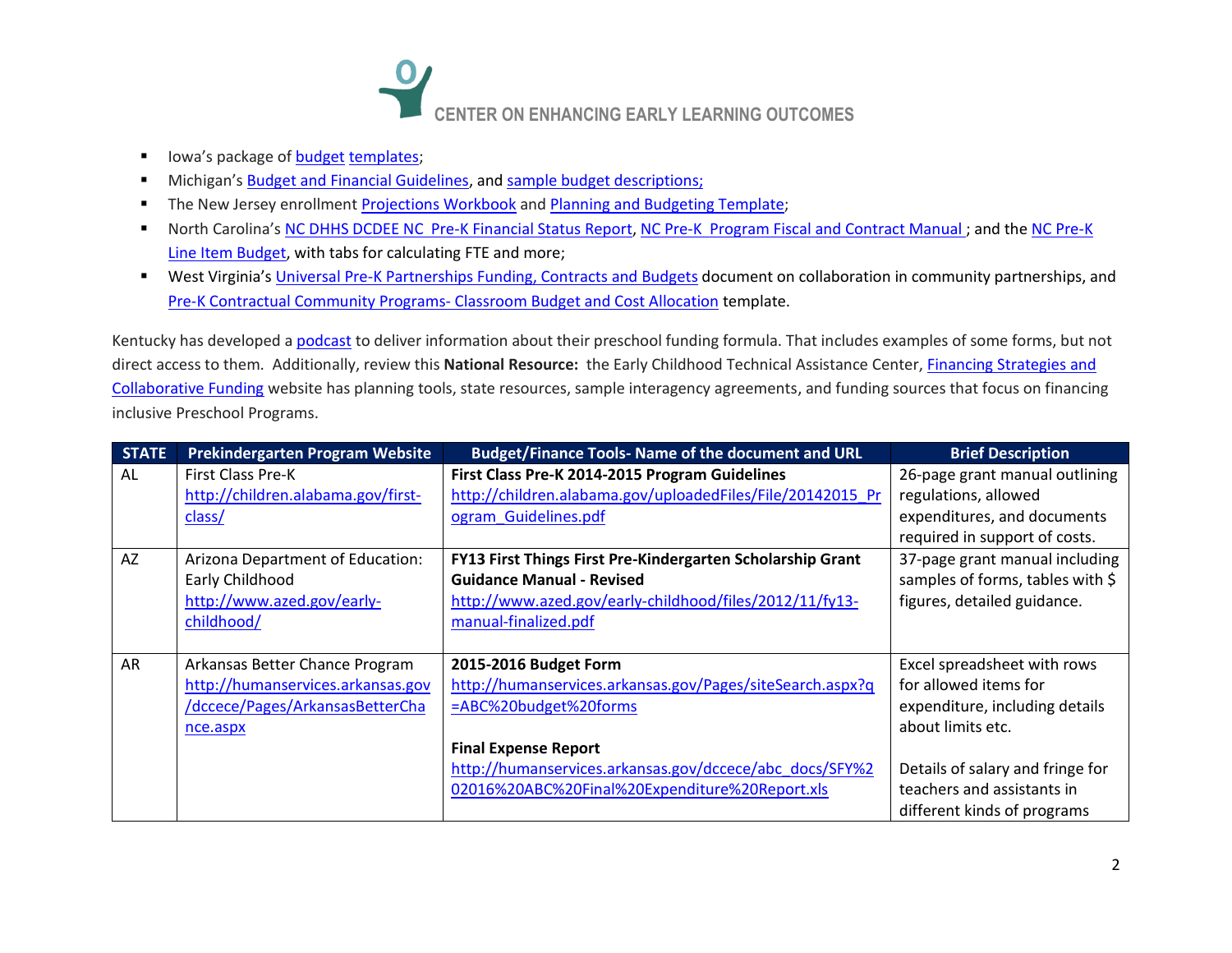# **CENTER ON ENHANCING EARLY LEARNING OUTCOMES**

| <b>STATE</b> | Prekindergarten Program Website         | <b>Budget/Finance Tools- Name of the document and URL</b>       | <b>Brief Description</b>        |
|--------------|-----------------------------------------|-----------------------------------------------------------------|---------------------------------|
| CA           | California Department of                | <b>California Preschool Planning Toolkit: Budget and Launch</b> | 4-page guide to budget and      |
|              | <b>Education: Child Development</b>     | <b>Projections</b>                                              | phase-in overview, including    |
|              | http://www.cde.ca.gov/sp/cd/            | http://www.karenhillscott.com/downloads/publications/7-         | links to resources and          |
|              |                                         | 1 overview.pdf                                                  | templates, guidance on          |
|              |                                         |                                                                 | estimating participation and    |
|              |                                         | <b>California Preschool Planning Toolkit: Finance Options</b>   | more                            |
|              |                                         | http://www.karenhillscott.com/downloads/publications/8-         |                                 |
|              |                                         | 1 overview.pdf                                                  |                                 |
|              |                                         | The Local Control Funding Formula: Staking Out the Ground       | A study of whether and how      |
|              |                                         | for Early Learning                                              | districts have accessed the     |
|              |                                         | https://www.sri.com/work/publications/local-control-            | local control dollars to expand |
|              |                                         | funding-formula-staking-out-ground-early-learning               | or support early learning       |
| CO           | <b>Colorado Department of Education</b> | <b>Public School Financial Transparency Act</b>                 | Page outlines requirements      |
|              | http://www.cde.state.co.us/             | http://www.cde.state.co.us/cdefinance/sfFinancialTranspare      | related to transparency; links  |
|              |                                         | ncy                                                             | to some forms                   |
|              |                                         |                                                                 |                                 |
|              |                                         | FY 2011-12 Summary Budget                                       | 2-page Excel spreadsheet with   |
|              |                                         | http://www.cde.state.co.us/sites/default/files/documents/cd     | rows for expenditures; columns  |
|              |                                         | efinance/download/spreadsheet/summarybudgetformfy12.xl          | for funding sources, extra tab  |
|              |                                         | $\overline{\mathsf{S}}$                                         | for appropriation details.      |
| <b>DE</b>    | Delaware Early Childhood                | No fiscal resources or tools online                             |                                 |
|              | Assistance Program                      |                                                                 |                                 |
|              | http://www.doe.k12.de.us/Page/5         |                                                                 |                                 |
|              | 58                                      |                                                                 |                                 |
|              |                                         |                                                                 |                                 |
| <b>FL</b>    | <b>Voluntary Pre-K</b>                  | Title 1, Part A Funds for Preschool Guidance                    | General information about       |
|              | http://www.floridaearlylearning.co      | http://www.fldoe.org/policy/federal-edu-programs/title-i-       | using Title 1 funds for         |
|              | m/voluntary pre k.aspx                  | part-a-improving-the-academic-/preschool.stml                   | preschool.                      |
|              |                                         |                                                                 |                                 |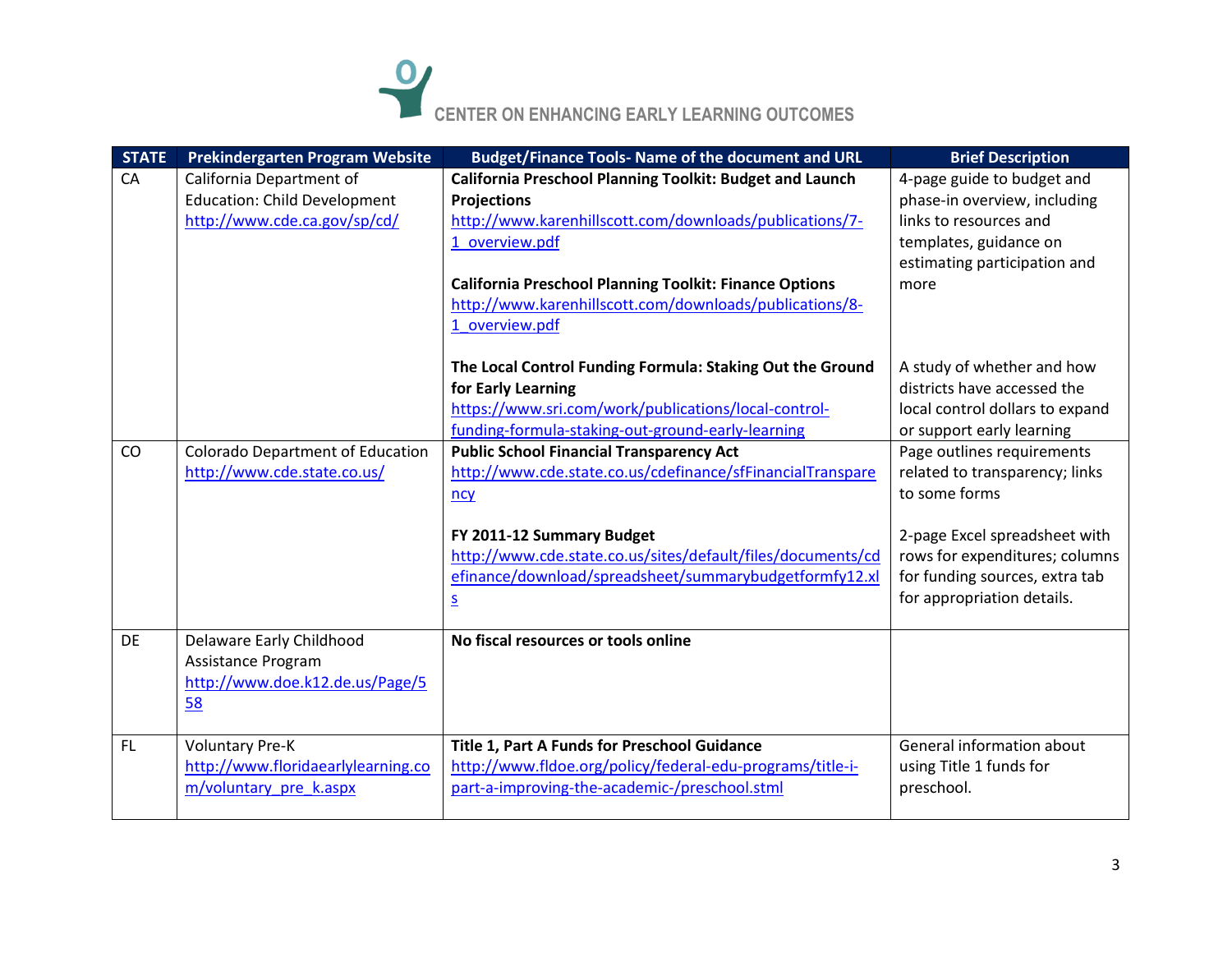## **CENTER ON ENHANCING EARLY LEARNING OUTCOMES**

| <b>STATE</b> | Prekindergarten Program Website    | Budget/Finance Tools- Name of the document and URL                                                                        | <b>Brief Description</b>                                                           |
|--------------|------------------------------------|---------------------------------------------------------------------------------------------------------------------------|------------------------------------------------------------------------------------|
| IL.          | Illinois State Board of Education- | Early Childhood Block Grant/PFA and PI Funding                                                                            | 13-page guide with draft                                                           |
|              | Early Childhood Education          | http://www.isbe.net/earlychi/pdf/ecbg_fiscal.pdf                                                                          | budget worksheet and detailed                                                      |
|              | http://www.isbe.net/earlychi/      |                                                                                                                           | responses to FAQs.                                                                 |
| IN           | On My Way Pre-K                    | <b>Frequently Asked Questions on IN Title 1 Preschools</b>                                                                | 3-page pdf with FAQs for                                                           |
|              | http://www.in.gov/fssa/carefinder/ | http://www.doe.in.gov/sites/default/files/titlei/title-i-                                                                 | program providers on Title 1                                                       |
|              | 4899.htm                           | preschool-funding-faq 1.pdf                                                                                               | funding                                                                            |
|              |                                    | On My Way PreK and Title 1 Funds<br>http://www.in.gov/fssa/files/On My Way Pre-<br>K Pilot Info and Question Session1.pdf | 17-page pdf of slide show<br>discussing pre-K funding and<br>scenarios for funding |
|              |                                    | <b>Guidance for LEAs Using Title I Funds for On My Way PreK</b>                                                           | 5-page pdf providing guidance                                                      |
|              |                                    | http://www.in.gov/fssa/files/On My Way Pre-                                                                               | on using Title 1 funds, in FAQ                                                     |
|              |                                    | K Pilot and Title I Guidance.Nov2014.pdf                                                                                  | format                                                                             |
|              |                                    |                                                                                                                           |                                                                                    |
| IA           | Early Childhood Iowa               | <b>Budget Templates</b>                                                                                                   | Links to a series of documents                                                     |
|              | http://www.state.ia.us/earlychildh | http://www.state.ia.us/earlychildhood/local_system/budget_                                                                | including a detailed Excel                                                         |
|              | ood/                               | templates.html                                                                                                            | budget template (2 <sup>nd</sup> url) with                                         |
|              |                                    |                                                                                                                           | funding sources and expenses,                                                      |
|              |                                    |                                                                                                                           | plus a page of detailed                                                            |
|              |                                    | <b>Budget Template</b>                                                                                                    | responses to budget questions.                                                     |
|              |                                    | http://www.state.ia.us/earlychildhood/files/budget shells/1<br><b>5Budget Template.xls</b>                                |                                                                                    |
| <b>KS</b>    | Kansas Preschool Program           | Kansas Preschool Program: Grant Application 2016-2017                                                                     | <b>Grant applications including</b>                                                |
|              |                                    | http://www.ksde.org/Portals/0/Early%20Childhood/Kansas%                                                                   | very basic categories for                                                          |
|              |                                    | 20Preschool%20Program/KPPApplication.pdf                                                                                  | expenses in a word doc.                                                            |
|              |                                    |                                                                                                                           |                                                                                    |
| KY           | Kentucky Department of Education   | <b>New Preschool Funding Formula (Podcast)</b>                                                                            | 8.5 minute Podcast about KY                                                        |
|              | http://education.ky.gov/Pages/def  | http://mediaportal.education.ky.gov/preschool/2013/05/ne                                                                  | preschool funding formula for                                                      |
|              | ault.aspx                          | w-preschool-funding-formula/                                                                                              | 2013-2014 with slideshow                                                           |
|              |                                    |                                                                                                                           |                                                                                    |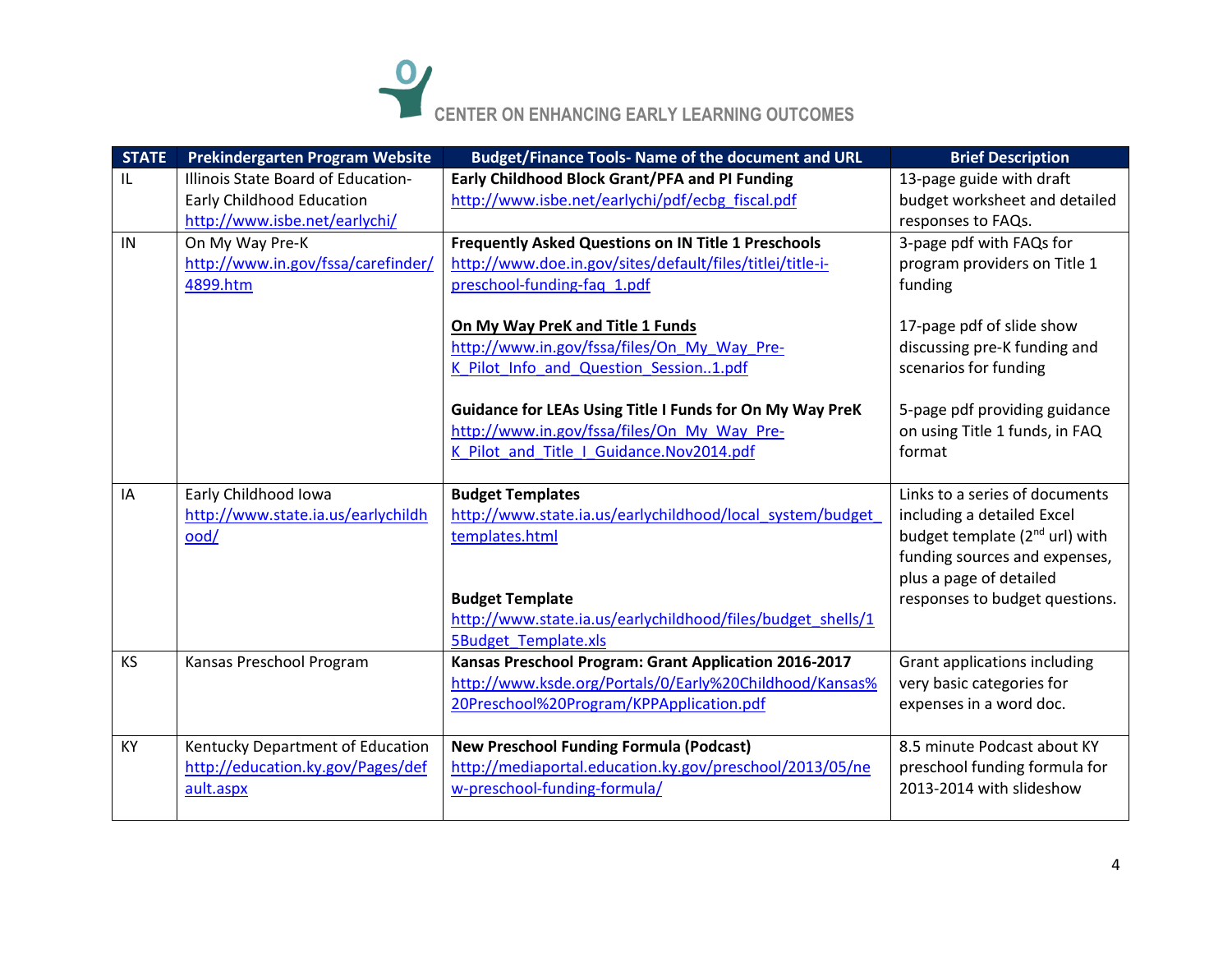## **CENTER ON ENHANCING EARLY LEARNING OUTCOMES**

| <b>STATE</b> | Prekindergarten Program Website       | <b>Budget/Finance Tools- Name of the document and URL</b>       | <b>Brief Description</b>       |
|--------------|---------------------------------------|-----------------------------------------------------------------|--------------------------------|
|              |                                       | <b>Federal Grants</b>                                           | incorporated, some examples    |
|              |                                       | http://education.ky.gov/districts/fin/Pages/Federal-            | for form completion.           |
|              |                                       | Grants.aspx                                                     |                                |
|              |                                       |                                                                 | Links to documents related to  |
|              |                                       |                                                                 | federal grants; not much       |
|              |                                       |                                                                 | guidance to accompany.         |
| <b>ME</b>    | Maine Public Preschool Programs       | Fiscal Guidance for Public School 4 year old Programs in        | A 3-page rtf describing how to |
|              | http://www.maine.gov/doe/public       | <b>Maine</b>                                                    | apply for various funding      |
|              | preschool/                            | http://www.maine.gov/doe/publicpreschool/establishing/fisc      | streams, and defining relevant |
|              |                                       | al-guidance.rtf                                                 | factors.                       |
|              |                                       |                                                                 |                                |
|              |                                       | <b>Funding Collaboration Guide for Early Care and Education</b> | A 51-page manual describing    |
|              |                                       | <b>Partnerships in Maine</b>                                    | benefits and challenges of     |
|              |                                       | http://www.maine.gov/dhhs/ocfs/ec/occhs/funding_guide.p         | collaborative funding streams. |
|              |                                       | $\underline{df}$                                                | Includes detailed appendices   |
|              |                                       |                                                                 | and examples of forms          |
|              |                                       |                                                                 | programs can use.              |
| MA           | <b>Massachusetts Department of</b>    |                                                                 | Provides some items around     |
|              | <b>Early Education and Care</b>       |                                                                 | collaboration and forms for    |
|              | http://www.mass.gov/edu/govern        |                                                                 | families seeking financial     |
|              | ment/departments-and-                 |                                                                 | assistance.                    |
|              | boards/department-of-early-           |                                                                 |                                |
|              | education-and-care/                   |                                                                 |                                |
|              |                                       |                                                                 |                                |
| MI           | <b>Michigan Great Start Readiness</b> | <b>GSRP Budget and Financial Guidelines</b>                     | 7-page pdf including budgeting |
|              | Program (GSRP)                        | http://michigan.gov/documents/mde/Budget and Financial          | guidelines                     |
|              | http://www.michigan.gov/mde/0,4       | Guidelines 436794 7.pdf                                         |                                |
|              | 615,7-140-63533 50451---,00.html      |                                                                 |                                |
|              |                                       | <b>Sample budget descriptions</b>                               | 3-page pdf including examples  |
|              |                                       | http://michigan.gov/documents/mde/Sample Budget Descri          | of how to describe budget      |
|              |                                       | ptions for Use in MEGS+ 436797 7.pdf                            | items                          |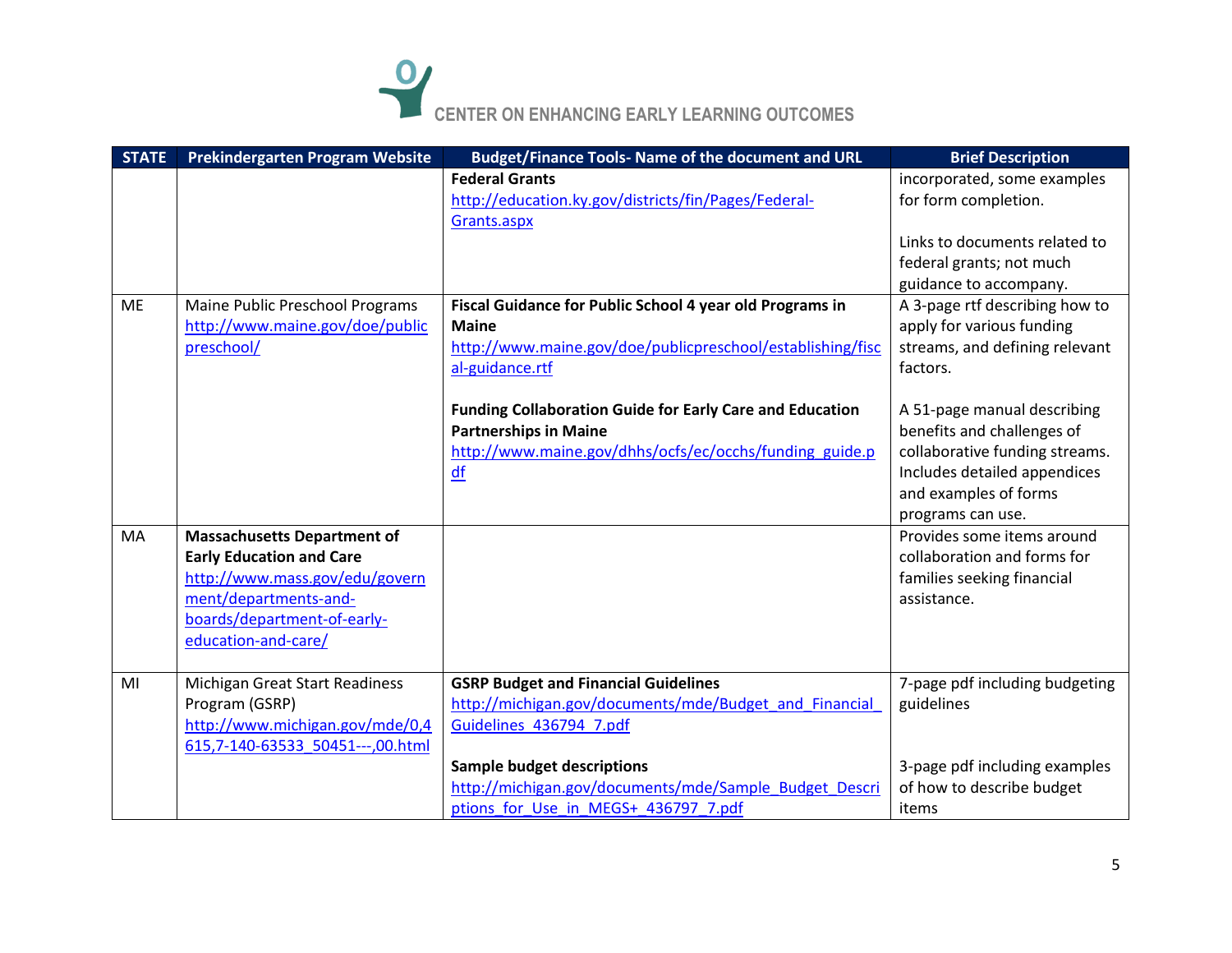

| <b>STATE</b> | <b>Prekindergarten Program Website</b>                                                                                               | Budget/Finance Tools- Name of the document and URL                                                                                                                                                                                                                                                                                | <b>Brief Description</b>                                                                                                                |
|--------------|--------------------------------------------------------------------------------------------------------------------------------------|-----------------------------------------------------------------------------------------------------------------------------------------------------------------------------------------------------------------------------------------------------------------------------------------------------------------------------------|-----------------------------------------------------------------------------------------------------------------------------------------|
| <b>MN</b>    | Minnesota Department of<br>Education<br>http://education.state.mn.us/mde/<br>index.html                                              | No fiscal resources or tools online                                                                                                                                                                                                                                                                                               |                                                                                                                                         |
| <b>MS</b>    | Early Learning Collaborative Act<br>http://www.mde.k12.ms.us/OCI/EC                                                                  | No fiscal resources or tools online                                                                                                                                                                                                                                                                                               | Districts could submit<br>proposals to the state for<br>funding awards for<br>collaboration with local<br>agencies.                     |
| <b>MO</b>    | Missouri Preschool Program<br>http://dese.mo.gov/early-<br>extended-learning/early-<br>learning/missouri-preschool-<br>program       | <b>Missouri Preschool Program Itemized Budget</b><br>https://dese.mo.gov/sites/default/files/eel-el-2016-<br>MPPItemBudgetForm.xlsx<br><b>Policy Brief: Increasing Early Childhood Programs Through</b><br><b>Blended and Braided Funding</b><br>https://dese.mo.gov/sites/default/files/eel-el-2012-<br>increasingecprograms.pdf | Basic Excel spreadsheet with<br>basic categories for budgeting.<br>4-page document describing<br>some braided funding options<br>in MO. |
| <b>ND</b>    | ND Department of Public<br>Instruction: Early Childhood<br>Education<br>http://www.dpi.state.nd.us/EarlyC<br>hildhoodEduc/index.shtm | <b>Guidance on Operating a Title 1 Preschool</b><br>https://www.nd.gov/dpi/uploads/155/GuidanceonOperating<br>aTitleIPrekindergartenProgram.pdf                                                                                                                                                                                   | 10-page pdf outlining how to<br>use Title 1 funds; child<br>eligibility etc.                                                            |
| <b>NJ</b>    | Early Childhood Education<br>http://www.nj.gov/education/ece/                                                                        | 2015-2016 District One Year Enrollment Projections<br>Workbook<br>http://www.nj.gov/education/ece/archives/budget/1415/20<br>14-15DistrictOneYearEnrollmentProjectionsWorkbook.xlsx                                                                                                                                               | Detailed Excel spreadsheet<br>including formulas for<br>estimating capacity for 3- and<br>4-year-olds AND projected<br>enrollment.      |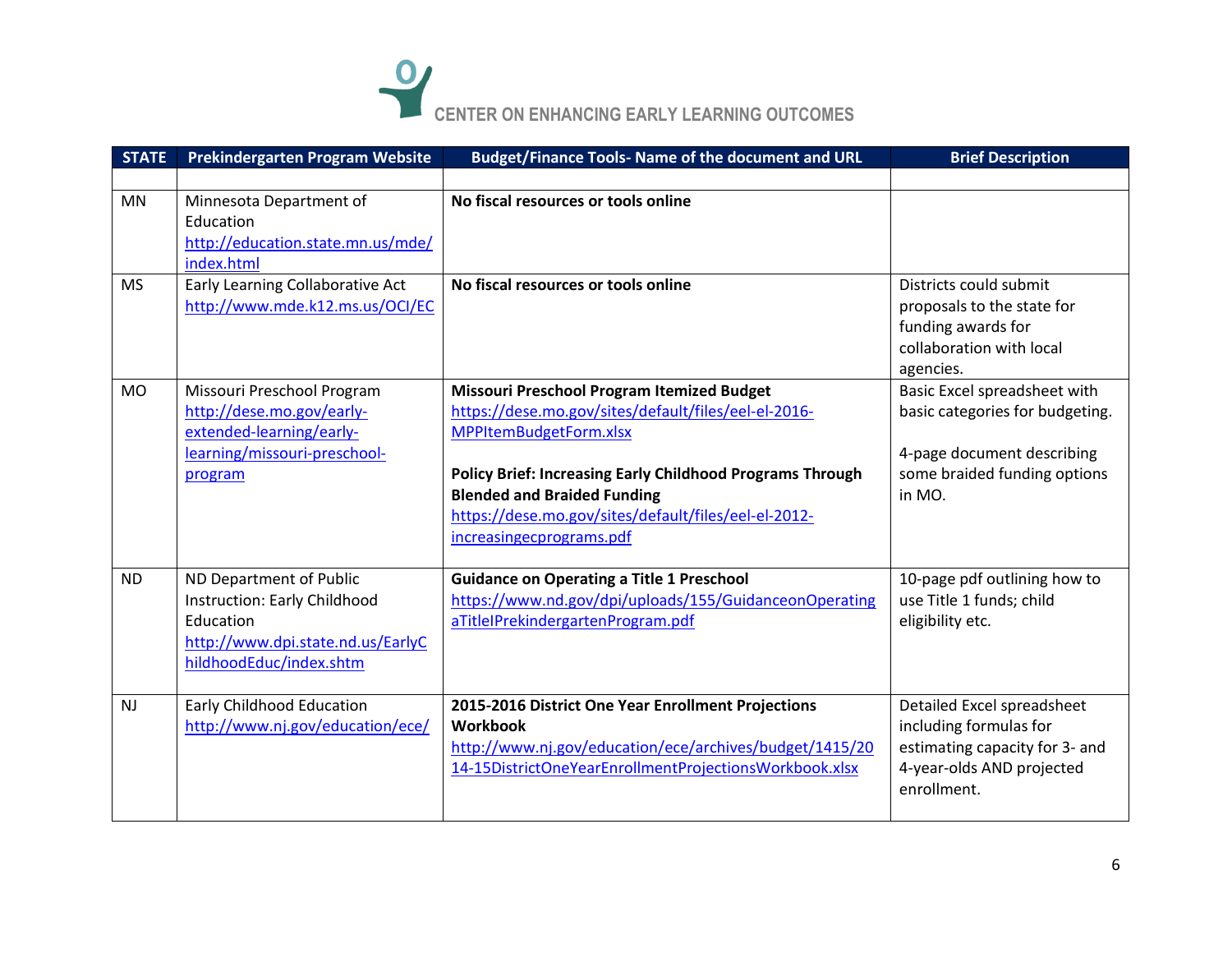

| <b>STATE</b> | <b>Prekindergarten Program Website</b>                                                                                                                                                         | <b>Budget/Finance Tools- Name of the document and URL</b>                                                                                                                                                                                       | <b>Brief Description</b>                                                                                                                                                                                                |
|--------------|------------------------------------------------------------------------------------------------------------------------------------------------------------------------------------------------|-------------------------------------------------------------------------------------------------------------------------------------------------------------------------------------------------------------------------------------------------|-------------------------------------------------------------------------------------------------------------------------------------------------------------------------------------------------------------------------|
|              |                                                                                                                                                                                                | Early Childhood Education Archives- Preschool Program Plan<br>and Budget<br>http://www.nj.gov/education/ece/archives/budget/                                                                                                                    | Detailed list of guidance and<br>forms for various districts in NJ,<br>including links to forms.                                                                                                                        |
| <b>NY</b>    | Center for Children's Initiative<br><b>Policy Briefs and Articles</b><br>http://www.centerforchildrensiniti<br>atives.org/index.php?option=com<br>content&view=article&id=109&Ite<br>$mid=234$ | A Guide to Cost Allocation Procedures: Implementing<br><b>Strategies for Universal Pre-Kindergarten</b><br>http://www.centerforchildrensinitiatives.org/images/cost%2<br><b>Oallocation.pdf</b>                                                 | 22-page 1999 word doc guide<br>to allocating funds in UPK.                                                                                                                                                              |
|              | NYC Department of Education<br>http://schools.nyc.gov/default.htm                                                                                                                              | Universal Pre Kindergarten Information and Forms for<br><b>Vendors</b><br>http://schools.nyc.gov/Offices/DCP/Vendor/FormsPreKVendo<br>rs/default.htm                                                                                            | Links to comprehensive set of<br>forms necessary for budget<br>planning and requests,<br>including detailed Excel<br>spreadsheet with instructions<br>plus 4 tabs to calculate staff,<br>facilities and other expenses. |
| <b>NC</b>    | North Carolina Division of Child<br>Development and Early Education<br>http://ncchildcare.dhhs.state.nc.us<br>/general/mb_ncprek.asp                                                           | NC DHHS DCDEE NC Pre-K Financial Status Report<br>http://ncchildcare.nc.gov/excel forms/NCPre-<br>K Financial Status Report.xls<br>NC Pre-K North Carolina Prekindergarten Program<br>http://ncchildcare.dhhs.state.nc.us/general/mb ncprek.asp | Basic Excel spreadsheet for<br>reporting onboard categories.<br>Page includes links to guidance<br>on most aspects of pre-K, plus<br>links to                                                                           |
|              |                                                                                                                                                                                                | <b>NC Pre-K Line Item Budget</b><br>http://ncchildcare.nc.gov/excel_forms/NCPre-<br>K_LineItemBudget.XLS                                                                                                                                        | line item budget form, with<br>one sheet to calculate FTE;<br>sample templates; detailed<br>instructions.                                                                                                               |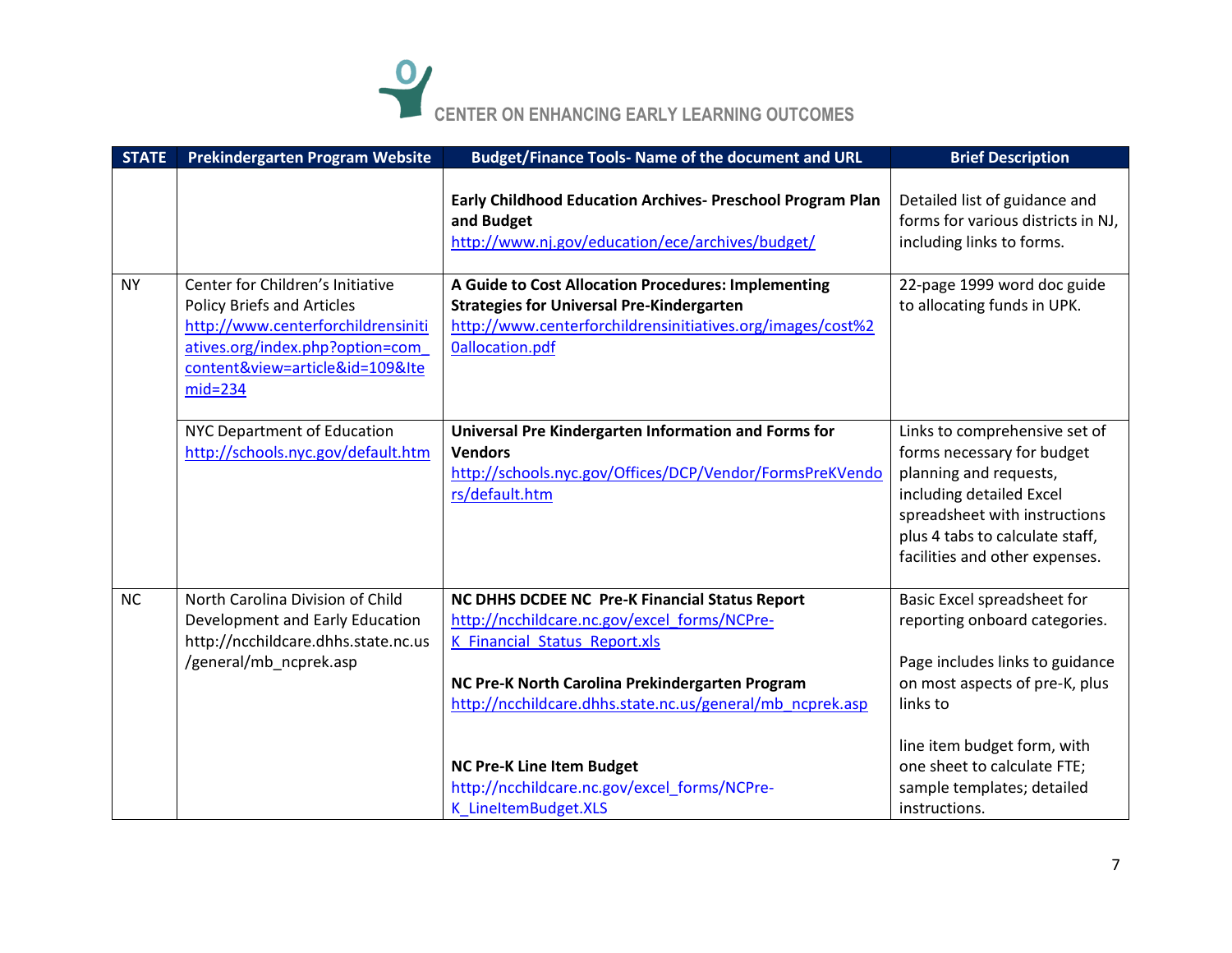

| <b>STATE</b>   | Prekindergarten Program Website                                         | Budget/Finance Tools- Name of the document and URL                                                                     | <b>Brief Description</b>                            |
|----------------|-------------------------------------------------------------------------|------------------------------------------------------------------------------------------------------------------------|-----------------------------------------------------|
| <b>OR</b>      | Oregon's Early Learning System                                          | <b>Budget &amp; Funding Streams Early Learning Hubs Technical</b>                                                      | 23-page pdf outlining examples                      |
|                | <b>Council Publications and Reports</b>                                 | <b>Assistance Webinar</b>                                                                                              | of annual expenditures; high                        |
|                | http://oregonearlylearning.com/ea                                       | http://earlylearningcouncil.files.wordpress.com/2014/03/elh                                                            | level, perspective                                  |
|                | rly-learning-council/resources-                                         | ub budget 2014.pdf                                                                                                     |                                                     |
|                | publications-and-reports/                                               |                                                                                                                        |                                                     |
| PA             | <b>Pre-K Counts</b>                                                     | Pre-K Counts Report on Program Operations For Fiscal Year                                                              | 80-page document on Pre-K                           |
|                | https://www.pakeys.org/pages/get                                        | 2011-2012                                                                                                              | Counts operations 2011-2012                         |
|                | .aspx?page=Programs PreKCounts                                          | http://www.portal.state.pa.us/portal/http;//www.portal.stat<br>e.pa.us;80/portal/server.pt/gateway/PTARGS 0 148494 132 | including forms, definitions,<br>info about program |
|                |                                                                         | 3902 0 0 18/Pre-                                                                                                       |                                                     |
|                |                                                                         | K%20Counts%20Report%20on%20Program%20Operations%2                                                                      |                                                     |
|                |                                                                         | 0for%20Fiscal%20Year%202011-12.pdf                                                                                     |                                                     |
| R <sub>l</sub> | Rhode Island Department of                                              | <b>Bright Stars</b>                                                                                                    | 4 pages of graphs on costs,                         |
|                | <b>Education Early Childhood page</b>                                   | http://www.earlylearningri.org/sites/default/files/images/20                                                           | expenditures, sustainability for                    |
|                | http://www.ride.ri.gov/StudentsFa<br>milies/RIPublicSchools/EarlyChildh | 13-05-15BrightStarsFinancialIncentives-handout.pdf                                                                     | child care programs in RI                           |
|                | oodEducation.aspx                                                       | <b>Cost of Quality</b>                                                                                                 | 18-page PPT by Anne Mitchell                        |
|                |                                                                         | http://www.earlylearningri.org/sites/default/files/images/Rh                                                           | on RI Cost of Quality model                         |
|                |                                                                         | ode%20Island%20Quality%20Cost%20Model%202013-01-                                                                       |                                                     |
|                |                                                                         | 23final%20for%20posting.pdf                                                                                            |                                                     |
|                |                                                                         |                                                                                                                        |                                                     |
| SC             | South Carolina SDE Early Childhood                                      | No fiscal resources or tools online                                                                                    |                                                     |
|                | https://ed.sc.gov/agency/programs<br>-services/64/                      |                                                                                                                        |                                                     |
|                |                                                                         |                                                                                                                        |                                                     |
| <b>TX</b>      | <b>Texas Education Agency Early</b>                                     | No fiscal resources or tools online                                                                                    |                                                     |
|                | <b>Childhood Education</b>                                              |                                                                                                                        |                                                     |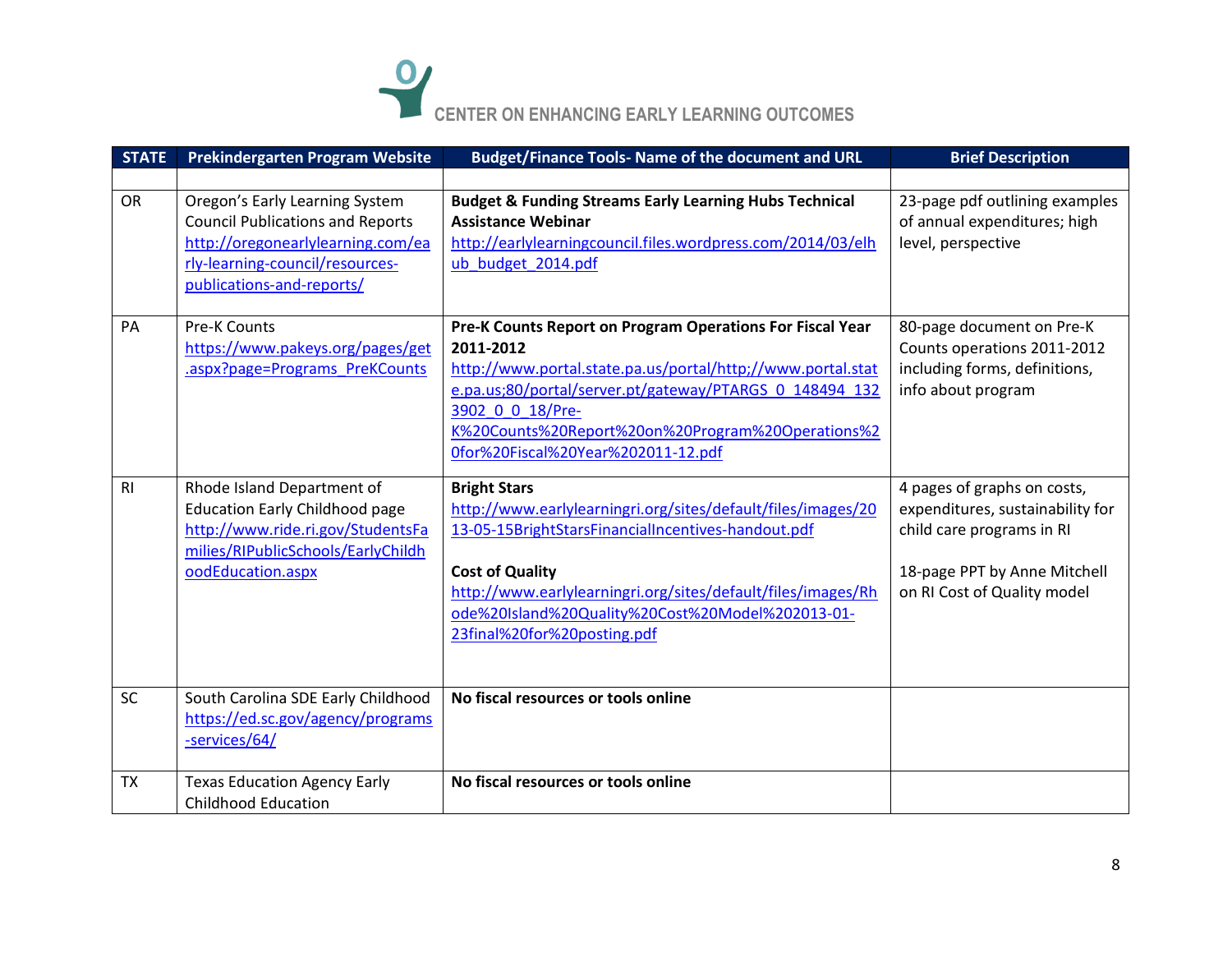

| <b>STATE</b> | Prekindergarten Program Website                                                                            | <b>Budget/Finance Tools- Name of the document and URL</b>                                                                                                                                                                                                                                                                                                               | <b>Brief Description</b>                                                                                                                                                         |
|--------------|------------------------------------------------------------------------------------------------------------|-------------------------------------------------------------------------------------------------------------------------------------------------------------------------------------------------------------------------------------------------------------------------------------------------------------------------------------------------------------------------|----------------------------------------------------------------------------------------------------------------------------------------------------------------------------------|
|              | http://tea.texas.gov/earlychildhoo<br>deducation.aspx                                                      |                                                                                                                                                                                                                                                                                                                                                                         |                                                                                                                                                                                  |
| VA           | Virginia Preschool Initiative<br>http://www.doe.virginia.gov/instru<br>ction/early childhood/              | <b>Virginia Preschool Initiative Grant Application Process</b><br>http://www.doe.virginia.gov/instruction/early childhood/pre<br>school initiative/guidelines.pdf                                                                                                                                                                                                       | 10-page pdf outlining grant<br>application process                                                                                                                               |
| VT           | Vermont Agency of Education:<br><b>Early Education</b><br>http://education.vermont.gov/earl<br>y-education | Act 166, Universal Publically Funded Prekindergarten<br>http://education.vermont.gov/act-166<br>Determination of the Statewide Rate for Pre-K Tuition<br>http://education.vermont.gov/documents/EDU-<br>SBE Item I2 09.16.14.pdf                                                                                                                                        | Links to rules and general info<br>about Act 166<br>1 page from BOE on<br>determining state rate for pre-<br>K tuition                                                           |
| <b>WA</b>    | Washington State Department of<br><b>Early Learning</b><br>http://www.del.wa.gov/                          | <b>State Budget Information</b><br>http://www.del.wa.gov/government/legislature/budget.aspx                                                                                                                                                                                                                                                                             | Page includes links to various<br>state budget overviews and<br>details                                                                                                          |
| <b>WV</b>    | West Virginia Office of Early<br>Learning<br>https://wvde.state.wv.us/oel/                                 | West Virginia Universal Pre-K Partnerships Funding,<br><b>Contracts and Budgets</b><br>http://static.k12.wv.us/oel/docs/WV_Pre-<br>K Partnerships Collaborating with Community Partnership<br>s 2012.pdf<br><b>WV Pre-K Contractual Community Programs- Classroom</b><br><b>Budget and Cost Allocation</b><br>http://static.k12.wv.us/oel/docs/template_budgetrev08.xls | 30-page document on<br>collaboration in community<br>partnerships including access<br>to Excel budgeting template<br>plus checklist for items for<br>agreement between providers |
| WI           | <b>Wisconsin Department of Public</b><br>Instruction- Early Childhood<br>http://ec.dpi.wi.gov/             | <b>Funds Associated with Early Childhood</b><br>http://ec.dpi.wi.gov/sites/default/files/imce/fscp/pdf/ec-<br>fund-chart.pdf                                                                                                                                                                                                                                            | One page diagram showing<br>complex network of early<br>childhood finding sources.                                                                                               |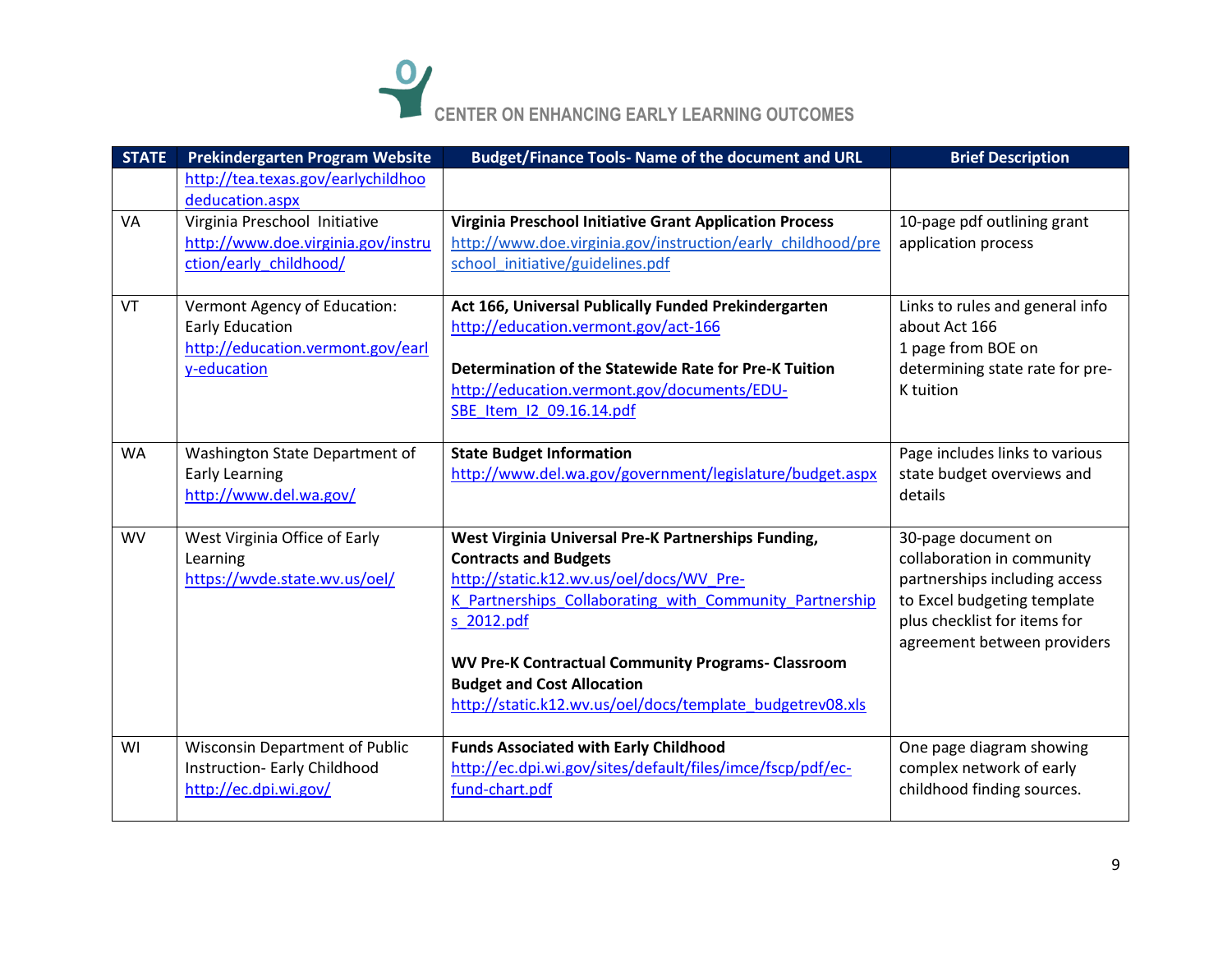

| <b>STATE</b> | <b>Prekindergarten Program Website</b> | <b>Budget/Finance Tools- Name of the document and URL</b>                               | <b>Brief Description</b> |
|--------------|----------------------------------------|-----------------------------------------------------------------------------------------|--------------------------|
|              |                                        | <b>Title One Fiscal Requirements</b><br>http://titleone.dpi.wi.gov/ttlone_ec fiscal req |                          |

|                             |                                                                                                                                                                                      | <b>SELECT CITY PRESCHOOL PROGRAMS</b>                                                                                                                                                |                                                                                                                                                                     |
|-----------------------------|--------------------------------------------------------------------------------------------------------------------------------------------------------------------------------------|--------------------------------------------------------------------------------------------------------------------------------------------------------------------------------------|---------------------------------------------------------------------------------------------------------------------------------------------------------------------|
| Denver Preschool<br>Program | Denver Preschool Program<br>http://www.dpp.org/                                                                                                                                      | <b>Audited Financial Statements 2013</b><br>http://www.dpp.org/_literature_204099/2013_Denve<br>r Preschool Program Audit Report                                                     | 18-page pdf outlining budget<br>expenditures for 2013                                                                                                               |
| San Antonio                 | The City of San Antonio- Pre-K<br>4 San Antonio<br>http://www.sanantonio.gov/P<br>re-K4SanAntonio.aspx                                                                               | PreK 4 SA Annual Adopted Budget Report<br>http://www.sanantonio.gov/Portals/0/Files/PreK4SA/<br>FY2015%20Annual%20Adopted%20Budget.pdf                                               | 20-page pdf outlining<br>proposed/approved budget<br>expenditures                                                                                                   |
| Seattle                     | Department of Education and<br><b>Early Learning: Seattle</b><br>Preschool Program<br>http://www.seattle.gov/educa<br>tion/childcare-and-<br>preschool/seattle-preschool-<br>program | <b>Seattle Preschool Program Action Plan</b><br>http://murray.seattle.gov/wp-<br>content/uploads/2014/05/Seattle-Preschool-<br>Program.pdf                                           | 12-page pdf outlining overall<br>plan for preschool including<br>broad budget assignments                                                                           |
| New York City               | NYC Department of Education<br>http://schools.nyc.gov/default<br>.htm                                                                                                                | <b>School Allocation Memorandum for Pre-Kindergarten</b><br><b>Programs</b><br>http://schools.nyc.gov/offices/d_chanc_oper/budget/<br>dbor/allocationmemo/fy14 15/FY15 PDF/sam22.pdf | 40-page pdf outlining FY2015<br>allocations for preschool<br>programs, by venue, with<br>breakdown by staff group.<br>Include links to downloadable<br>Excel files. |